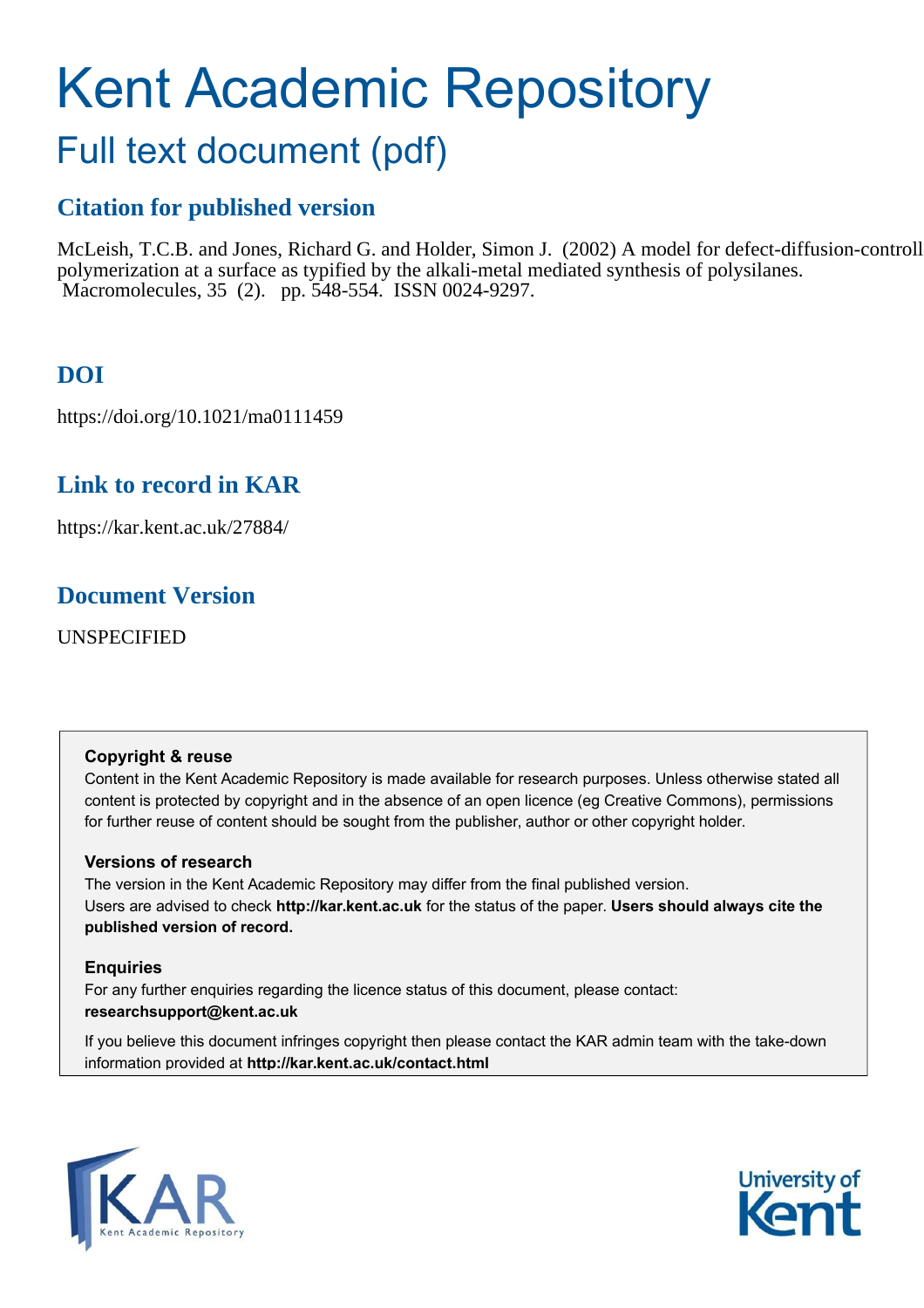A Model for Defect-Diffusion-Controlled Polymerization at a Surface as Typified by the Alkali-Metal Mediated Synthesis of Polysilanes

#### **T. C. B. McLeish,\*,† R. G. Jones,‡ and S. J. Holder‡**

*Polymer IRC, Department of Physics and Astronomy, University of Leeds, Leeds LS2 9JT, U.K.; and Centre for Materials Research, School of Physical Sciences, University of Kent, Canterbury, Kent CT2 7NR, U.K.*

*Received July 3, 2001; Revised Manuscript Received October 12, 2001*

ABSTRACT: We describe a model for polymerization at a surface, in which local kinks within the chain, excited at the free end, may diffuse to the surface, causing termination by disengagement. A model in which kinks do not interact gives a monomodal but broad distribution when kink diffusion is slow. In a more realistic model that permits kink-antikink annihilation, some of the chains escape the kinkcontrolled population and produce a "living", high molecular weight fraction. A reaction for which this has been characterized is the Wurtz-type reductive coupling of organosilanes, though the phenomenon may be more general.

#### **1. Introduction**

Silicon chemistry does not allow the ready synthesis of stable precursors to polysilanes that provide the means for easy and controllable polymerization reactions such as those found in carbon chemistry. Thus, despite a continuing search for alternative synthetic procedures, most polysilanes are synthesized by the condensation of the corresponding dichlorodiorganosilane using dispersed alkali metal, usually sodium, i.e., using the Wurtz-type reductive dehalogenation reaction shown in Figure  $1<sup>1</sup>$  To this day it remains the most general and common procedure for the synthesis of polysilane homopolymers and copolymers. It is a commonplace feature of all such syntheses that the molecular weight distributions of the immediate reaction products are broad and polymodal. One such distribution, that of a poly(methylphenylsilane), (SiMePh)*n*, is shown in Figure 2 and is seen to consist of low  $(M_{r,w}$  < 1000), intermediate ( $M_{r,w} = 1000$  to  $5 \times 10^4$ ), and high  $(M_{r,w} = 5 \times 10^4$  to several million) molecular weight fractions. The formation of the low molecular weight fraction is well understood. It consists of cyclic oligomers, predominantly of cyclopentasilanes and cyclohexasilanes, respectively formed either by end-biting in the early stages of chain growth or by a back-biting reaction at any subsequent stage. However, the underlying reasons for the bimodal polymeric fraction are not easily understood. The molecular weights at peak of the polymeric fractions tabulated by Miller and Michl in their review of polysilanes<sup>2</sup> reveal the generality of this phenomenon over a wide range of polysilane polymers and copolymers prepared using the Wurtz reaction but until recently, nothing approaching a reasonable explanation has been forthcoming.

Polysilanes are not simple random coil polymers but should be viewed as consisting of a random coil of semirigid segments (a form of persistent chain). Each particular polymer is considered to have a characteristic structure that facilitates the semirigidity of the segments. Typically, in the case of (SiMePh)*n*, the polymer chains have long been considered to consist of sequences

† University of Leeds.

‡ University of Kent.



**Figure 1.** Scheme for sodium-surface polymerization of polysilanes.



**Figure 2.** Representative molecular weight distribution of a poly(methylphenylsilane) prepared by Wurtz-type reductivecoupling in refluxing toluene. Reprinted from ref 8. Copyright 1998 American Chemical Society.

of silicon atoms in all-trans conformation, over which the  $\sigma$ -electrons of the backbone are delocalized.<sup>2</sup> These sequences are separated by strong gauchelike turns in the chain. However, this is now known to be an oversimplification, and the chain, in both the solid and solution, is best described as a random-coil consisting of a mixture of irregular P and M helical segments.<sup>3</sup> These segments are again separated by chain defects, though in this case they consist of atoms at which reversals occur. For either description, the segments have a specific average length,  $4,5,6,7$  which for  $(Si\overline{M}ePh)_n$ corresponds to 35 silicon atoms, a value that is in excellent agreement with the degree of polymerization at peak for the intermediate molecular weight fraction identified as the product of the Wurtz synthetic method.<sup>8</sup> Illustrated by reference to (SiMePh)*n*, the following descriptive model of the polymerization reaction has been developed from the above structural considerations.8,9 There may be other polymerization reactions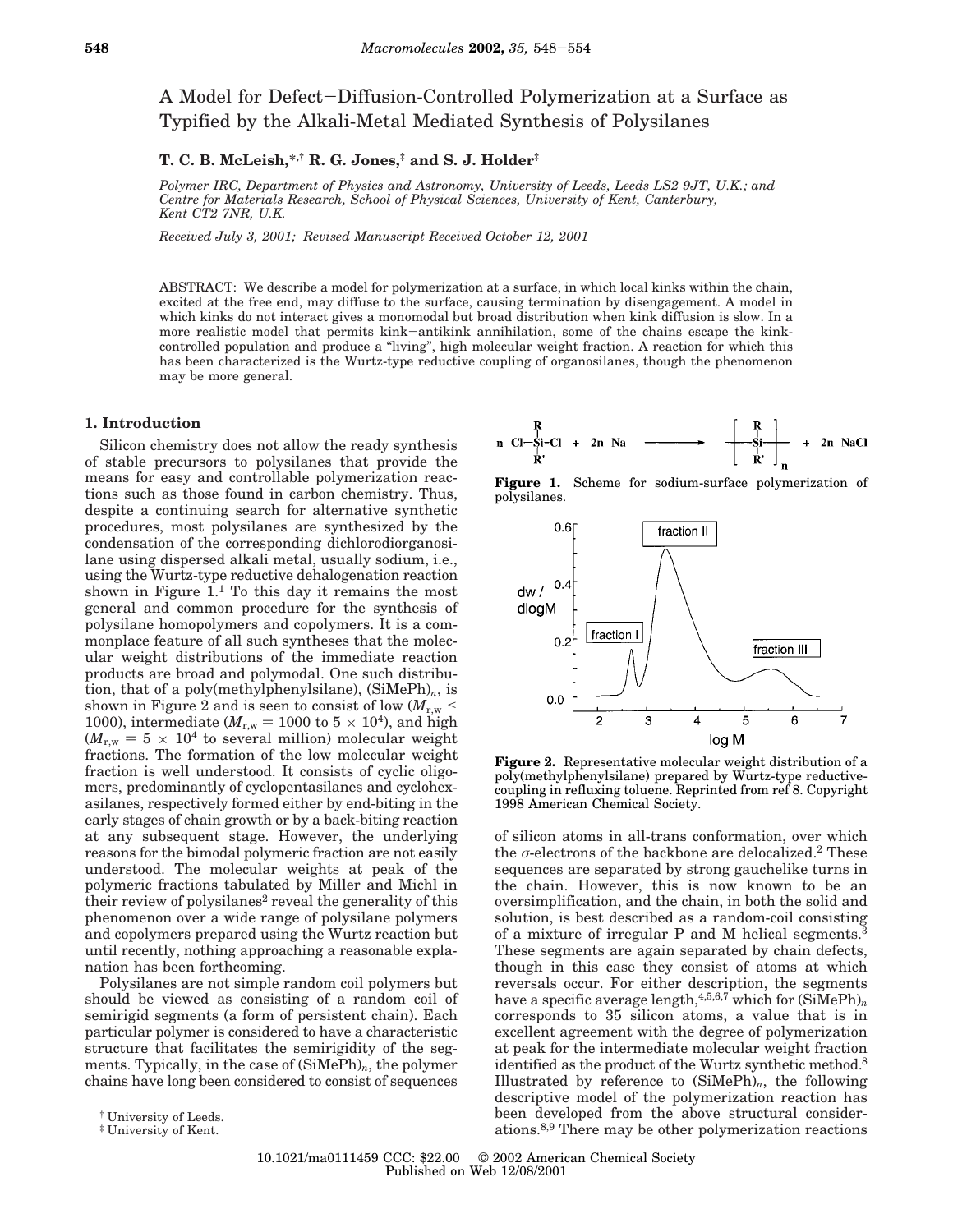

Figure 3. Schematic of the progress of a defect-diffusioncontrolled, catalyzed polymerization.

in which similar influences determine the molecular weight distribution, but to the best of our knowledge, this is the first for which it has been characterized since the model requires the notion of an increasing stability with chain length up to a limiting value. That notion applies to the Wurtz-type synthesis of polysilanes.

A polymer molecule in the early stages of growth extends away from the metal surface as a semirigid sequence of increasing length. As the number of atoms in the chain increases, its stability increases as a consequence of the increasing delocalization of the σ-electrons of the backbone that is facilitated by the adoption of this structure. When the chain is on average a given number of units long (in the case of (SiMePh)*n*, 30-40 units) there is no further energetic advantage to be gained in maintaining the conformation, and it is inevitable that a defect will eventually appear, most probably at the free chain end. The chain then undergoes a conformational reorganization to minimize the energy of what are now two sequences, so the defect is translated along the chain. If it travels as far as the metal surface, the molecule is then conformationally well disposed for a backbiting reaction. If that occurs, a cyclic oligomer is clipped out, the chain disengages from the metal surface, and its growth is terminated. If it does not occur, the polymer molecule continues to grow at the metal surface, the two sequences attain the maximum stability associated with them each being on average the same defined number of units long, another defect introduces itself, and another conformational reorganization ensues. The first defect is again propelled toward the metal surface, but the probability of its getting there is reduced because of the greater overall stability associated with average sequence lengths that are determined by the distribution of two defects over double the number of units (about 70 in the case of  $(SiMePh)<sub>n</sub>$ ). If it does reach the metal surface, then the same backbiting considerations will apply. It follows that the probability of disengagement of polymer chains from the metal surface leading to termination of growth, as represented in Figure 3, decreases with increasing chain length. Eventually, those chains that remain associated with the metal surface reach such a length that the probability of disengagement is effectively zero.

The weakness of this descriptive model is that it assumes that the chains that remain attached to the metal surface will continue to grow to a very high degree of polymerization in a termination free process. It also ignores the residual mobility of defects along the growing chain that may cause them either to terminate the polymerization or interact with each other. It does



**Figure 4.** Illustration of the model of kink (filled diamonds) diffusion simultaneously with growing chain at a metal surface (gray rectangle).

suggest that the polymerization will have assumed living characteristics and that it is in this mode that the high molecular weight fraction is formed. However, there is nothing in the arguments presented to indicate that the polymeric fraction should be bimodal. This paper presents a mathematical analysis that demonstrates that the model is essentially valid but overlooks one vital point which, when taken into account, results in a bimodal distribution.

#### **2. A Model for Kink Propagation and Termination**

The chain itself is taken to grow by monomer addition at one end, attached to a solid surface, leaving the other end (where the chain was initiated) free in the solution. We assume that monomer is added at a rate of *v* monomers per second. This may be thought of as a velocity of propagation of the surface site in the frame of reference fixed with respect to the initiation site; in what follows, we measure all distances along the chain in units of monomers. The chain continues to grow with time *t* with degree of polymerization  $N = vt$  until either all monomer is exhausted or until a structural defect, which we may think of as a "kink", arrives at the metal surface.

We treat a simplified model for these general chain defects that may propagate along a polymerizing chain, though we may think of them as local gauche states in an otherwise trans-dominated chain, or as the defects separating sequences of P and M helical segments as discussed in the Introduction. In this model, they may be formed only very near the free end (this is motivated by the prohibitive requirement for cooperative motion of large pieces of chain if they are to be nucleated anywhere else) randomly at rate  $\tau_k^{-1}$ . The defectnucleation rate will depend on the details of the chain dynamics, and on the energetics of the σ-bond stabilization. These details will not affect the conclusions of the model. We take the distance of the kink nucleation site from the free end to be the (small) distance  $x_0$ . Once nucleated, the kinks undergo one-dimensional diffusion along the polymerizing chains until they disappear at the free end (which has no effect on the chain) or at the surface (which causes the polymerization to terminate). The model is illustrated in Figure 4.

Note that the model already contains several length scales (or, equivalently, characteristic molecular weights). As well as *x*<sup>0</sup> (which is necessarily nonzero because of the absorbing boundary condition for chain defects at the free end), there is the typical distance grown by the chain in the interval between introduction of defects,  $\tau_{k}v$ . A third important distance scale is set by the kink diffusion. It is the distance  $N_c$  over which a kink will typically diffuse in the same time that the chain takes to convect it. This distance is therefore set by the approximate equality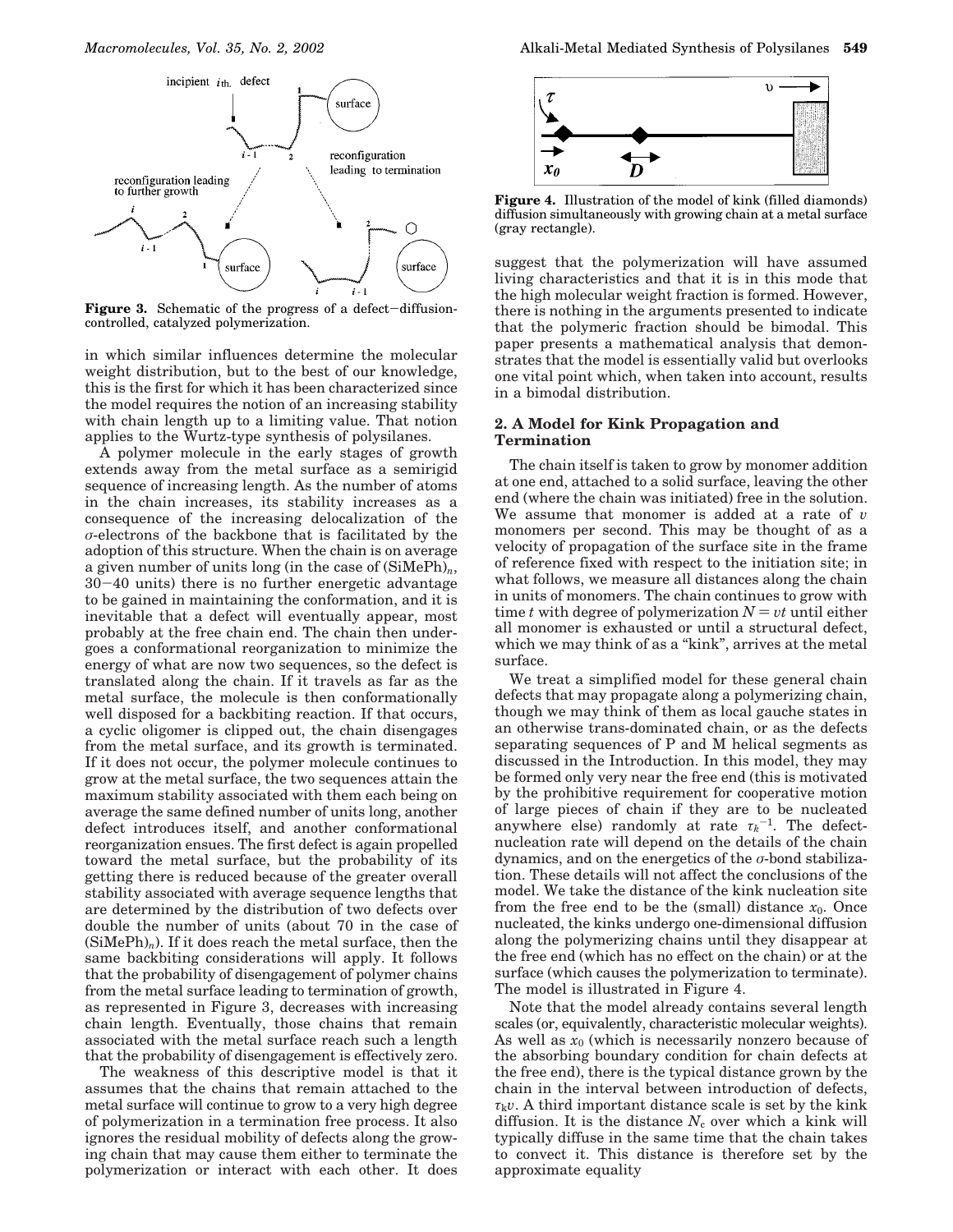$$
N_c = \sqrt{Dt} = vt \tag{1}
$$

Here *D* is the effective one-dimensional diffusion constant for the motion of defects along the polymerizing chain, *v* the rate of polymerization and *t* the time after initiation of a defect. So the critical distance is given by

$$
N_c = \frac{D}{v} \tag{2}
$$

Since the kinks propagate diffusively as  $t^{1/2}$ , while the chain grows "ballistically" as *t*, we might expect two regimes of behavior in molecular weight:  $v\tau \leq N_c$ , in which diffusing kinks rapidly kill growing chains, and  $v\tau > N_c$ , in which most chains "escape" the kinks by polymerization before they typically reach the critical length. We will find in the following that this picture holds qualitatively but not quantitatively.

A second consideration examines the interaction between the kinks themselves. In the first model we treat, they are assumed not to interact with each other, but this is not necessarily realistic. For example, gauche conformations may be of either sign; if diffusion brings two opposite defects into contact, they may annihilate. This would have an important effect on the molecular weight distribution, for if kinks self-annihilate, they will be less effective in terminating the chain. A key question to ask of both noninteracting and interacting models is whether and under what conditions the kink-termination alone is sufficient to control the entire distribution, including the high molecular weight tail. The alternative is that the long chains outstrip all effective termination by kinks nucleated at the free end, themselves only terminating in a living polymerization when the supply of monomer or growth-enabling surface is exhausted.

In this way, the model we have outlined contains both the ingredients of defect mobility and the possibility of interaction that have been left out of descriptive accounts to date. In the following part, we shall first treat the noninteracting case and then introduce kink-kink annihilation, deducing the possible forms of molecular weight distribution produced in each case.

#### **3. Molecular Weight Distribution from Noninteracting Defects**

To treat this case quantitatively, we first derive an expression for the rate at which kink defects arrive at the surface and then apply this to the calculation of a molecular weight distribution function.

**3.1. Expression for the Kink Diffusion Current.** We are interested in the rate (probability) with which diffusing kinks introduced at a distance  $x_0$  at one end of a chain of length *N* arrive at the other end (surface) at a time *t*, since it is this process that controls the MWD. (At a later point we will allow the position of this other absorbing end to propagate with time as  $N = vt$ .) If we know the probability distribution  $p(x, t)$  for the density of kinks, then the probability current *j* arriving at the surface is just

$$
j(N,t) = -D\frac{\partial p}{\partial x}\Big|_{x=N} \tag{3}
$$

and where  $p(x, t)$  satisfies the following diffusion equation and boundary conditions:

$$
\frac{\partial p}{\partial t} = D \frac{\partial^2 p}{\partial x^2}; \quad p(0, t) = p(N, t) = 0; \quad p(x, 0) = \delta(x - x_0)
$$
\n(4)

The probability distribution function *p* is readily solved by eigenfunction expansion to give

$$
p(x,t) = \frac{2}{N} \sum_{n=1}^{\infty} \sin\left(\frac{n\pi x_0}{N}\right) \sin\left(\frac{n\pi x}{N}\right) e^{-Dn^2 \pi^2 t/N^2}
$$
 (5)

Substituting in eq 3 gives the expression for *j*:

$$
j(N, t) = \frac{2\pi D}{N^2} \sum_{n} n \sin\left(\frac{n\pi x_0}{N}\right) e^{-Dn^2 \pi^2 t/N^2}
$$
 (6)

Because for all cases of interest  $x_0/N \ll 1$ , we may usually take just the first term of the series expansion of the sin so that

$$
j(N,t) \simeq \frac{2\pi^2 D x_0}{N^3} \sum_n n^2 e^{-D n^2 \pi^2 t/N^2}
$$
 (7)

This expression may be further approximated in the two cases in which *N* is greater than or less than the typical diffusion distance  $\sqrt{Dt}$ . When  $N \ll \sqrt{Dt}$ , only the first term in the sum for *j* is significant and

$$
j(N, t) \simeq \frac{2\pi^2 D x_0^2}{N^3} e^{-D\pi^2 t/N^2}
$$
 (8)

The current of diffusers reaching the surface at *N* falls very rapidly in the diffusion-dominated domain as most have diffused off the chain at a fixed time *t*. On the other hand, for  $N > \sqrt{Dt}$ , the sum may be replaced by an integral and

$$
j(N,t) \simeq \frac{2\pi^2 D x_0^2}{N^3} \int_0^\infty \mathrm{d}n \; n^2 \mathrm{e}^{-D n^2 \pi^2 t / N^2} \simeq \sqrt{\frac{x_0^2}{4\pi D t^3}} \quad (9)
$$

which is *independent* of *N*. So some diffusers escape far beyond the typical length and contribute to a steady termination of chains by arriving at the surface. This will be important in the following calculation of the resulting molecular weight distribution.

**3.2. Molecular Weight Distribution.** We will find it convenient in the first instance to calculate the complementary cumulative number distribution function, that is the probability that a randomly chosen chain has a degree of polymerization greater than *N*, *P*>(*N*). For chains growing at a polymerization rate *v*, this is equivalent to the statement that the chain has not been terminated by a time  $t = N/v$ . We expand this probability in a sum over the number of kinks nucleated in the chain (this approach will be useful in the case of interacting kinks in the next section). So, conceptually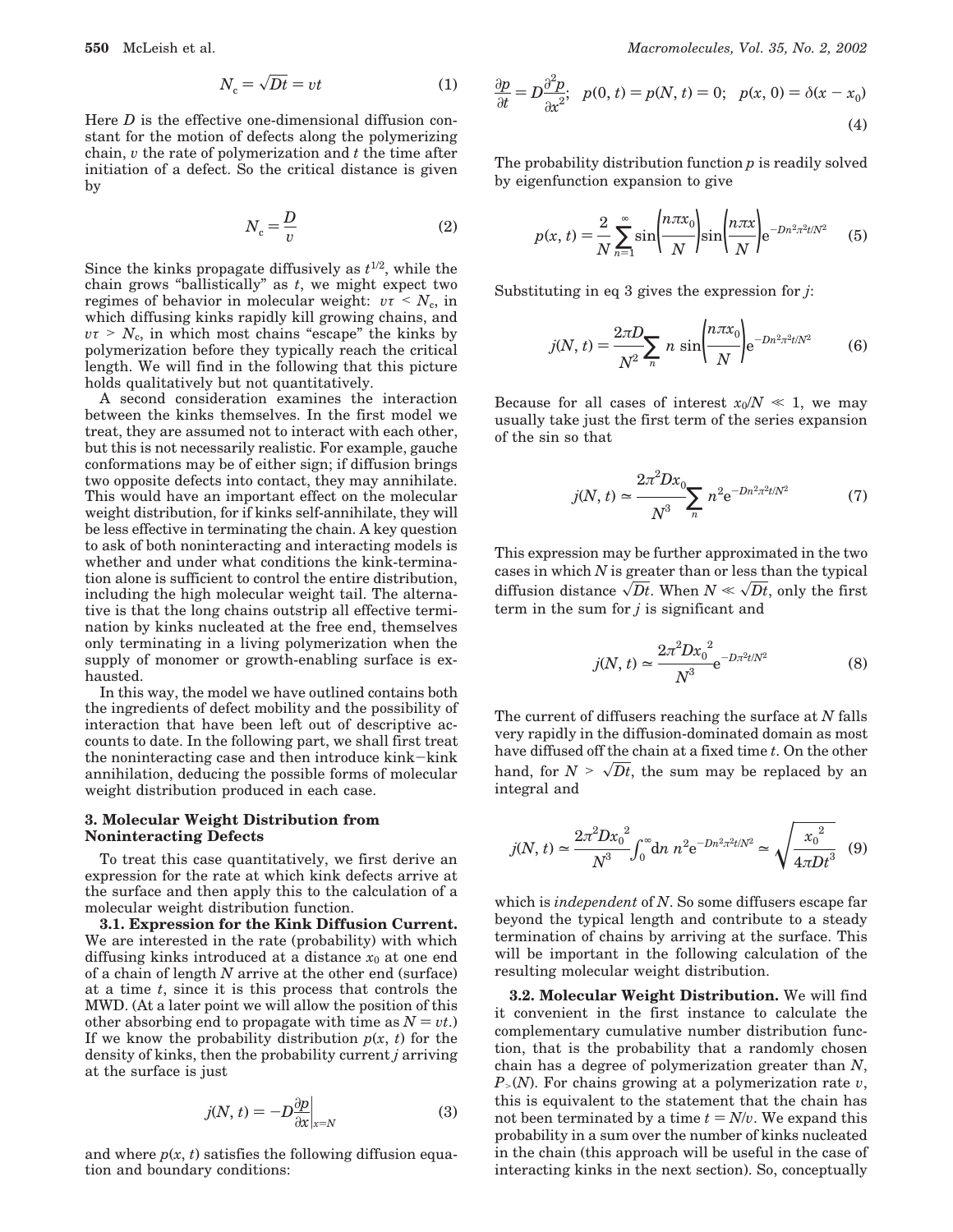$$
P_{>}(N) = \text{prob}(0 \text{ kinks}) \tag{10}
$$

$$
+\hbox{ prob(1 kink, nucleated at $t_1$)} \times \hbox{ prob}
$$
\n
$$
(\hbox{kink did not reach $N$})
$$
\n
$$
+\hbox{ prob(2 kinks, nucleated at $t_1$, $t_2$)} \times \hbox{ prob}
$$
\n
$$
(\hbox{kinks did not reach $N$})
$$

+ ...

-*t*/τ*<sup>k</sup>*

Each term of this series has simple mathematical form. The probability that no kinks have nucleated in time *t* is just  $e^{-t/\tau_k} = e^{-N/v\tau_k}$ . The probability that just one kink nucleated at time  $t_1$  is the product

$$
e^{-t_1/\tau_k}(\mathrm{d}t_1/\tau_k)e^{-(t-t_1)/\tau_k}=e^{-t/\tau_k}(\mathrm{d}t_1/\tau_k)
$$

Finally the probability that the kink did not reach the surface site at *N* is just  $J(N, t - t_1)$ , the integrated probability flux for all times later than *t*:

$$
J(N, t) = \int_{t}^{\infty} j(N, t') dt' = \frac{2}{\pi} \sum_{n} \frac{1}{n} \sin \left( \frac{n \pi x_0}{N} \right) e^{-Dn^2 \pi^2 t/N^2}
$$
(11)

The general *n*th term in eq 10 is therefore found by integration over all the intermediate times at which the kinks may be nucleated, so the expression for *P*<sup>&</sup>gt; becomes

$$
P_{>}(N) = e^{-t/\tau_{k}} \qquad (12)
$$
\n
$$
+ e^{-t/\tau_{k}} \int_{0}^{t} \frac{dt_{1}}{\tau_{k}} J(N, t - t_{1})
$$
\n
$$
+ e^{-t/\tau_{k}} \int_{0}^{t} \frac{dt_{1}}{\tau_{k}} \int_{t_{1}}^{t} \frac{dt_{2}}{\tau_{k}} J(N, t - t_{1}) J(N, t - t_{2})
$$
\n
$$
+ ...
$$
\n
$$
+ e^{-t/\tau_{k}} \int_{0}^{t} \frac{dt_{1}}{\tau_{k}} \int_{t_{1}}^{t} \frac{dt_{2}}{\tau_{k}} ... \int_{t_{n-1}}^{t} \frac{dt_{n}}{\tau_{k}} J(N, t - t_{1}) J(N, t - t_{n})
$$
\n
$$
(N, t - t_{2}) \dots J(N, t - t_{n})
$$
\n
$$
+ ...
$$
\n
$$
(N, t - t_{2}) \dots J(N, t - t_{n})
$$

The *n* integrals in the time-ordered product may be simply factorized by losing the time-ordering at the expense of dividing by the *n*! ordering permutations. The series then becomes that of an exponential expansion, and may be exactly summed to give at  $t = N/v$ :

$$
P_{>}(N) = \exp\left\{-\frac{t}{\tau_k} + \frac{1}{\tau_k} \int_0^t J(N, t - t') \mathrm{d}t'\right\} \tag{13}
$$

$$
= \exp\left\{-\frac{N}{v\tau_k} + \frac{2N^2}{\pi^3 D \tau_k} \sum_{n} \frac{1}{n^3} \sin\left(\frac{n\pi x_0}{N}\right) (1 - e^{-Dn^2 \pi^2 / Nv})\right\}
$$
(14)

If we are interested in the high molecular weight tail of the distribution,  $N > N_c$ , then the sum in the full expression for  $P_>(N)$  can be replaced by an integral, arriving at the compact approximation

$$
P_{>}(N) \simeq \exp\left\{-\frac{N}{v\tau_{k}} + \sqrt{\frac{4N{x_0}^2}{\pi^2 D v \tau_{k}^2}}\right\}
$$
(15)

Finally the weight-distribution function *f* (*N*) may be calculated by  $f(N) \sim -N(dP)/dN$ , giving

$$
f(N) = \Omega \left(\frac{N}{\bar{N}} - \frac{\beta}{2} \sqrt{N}\right) e^{-(N/\bar{N} - \beta \sqrt{N})}
$$
(16)

where  $\bar{N}$  is the chain length set by the mean distance between successively introduced kinks  $v\tau_k$ , and  $\beta =$  $4x<sub>0</sub><sup>2</sup>/π<sup>2</sup>Dvτ<sub>k</sub><sup>2</sup>$  which will generally be a small number. Ω is the necessary normalization. The distribution function becomes comparable to the simple exponential term when  $\beta\sqrt{N}$  is of order one, setting the condition for strong departure from simple exponential form to

$$
\tau_k < \frac{{x_0}^2}{D} \tag{17}
$$

which means that kinks are introduced at a rate that matches or exceeds their reabsorption by diffusion at the free end. If this is the case, then the singleexponential distribution, arising from the typical elimination by a kink after the waiting time  $\tau_k$ , is strongly modified in favor of higher molecular weights. Alternatively, in the limit of high kink diffusion constant, the molecular weight distribution tends toward the single exponential that corresponds to waiting for only one kink to appear, (when the chain has grown to a mean degree of polymerization of *v*τ*k*) then rapidly to propagate to the surface, there to terminate the chain. In Figure 5, we show the single-exponential distribution function ( $\beta = 0$ ) and the modified distribution (bold) with  $\beta$  = 0.4 in the approximation of eq 16. Although the extreme high molecular weight tail tends to the same exponential form as the  $\beta = 0$  distribution, the peak is already considerably broader.

However, it is already clear that the noninteracting model is always controlled by kink diffusion. The distribution  $P_>(N)$  always tends to 0 near-exponentially as  $N \rightarrow \infty$ , so the distribution  $f(N)$  is automatically normalizable. This model is not an explanation of the high molecular peak observed in some experiments, where some chains seem to have escaped the kinkcontrolled distribution altogether.

#### **4. Distribution from Interacting Defects**

We now turn to some simple models for interacting kinks, which have a radically different behavior from the noninteracting model studied above.

**4.1. Single Kink Model.** In reality, kinks may selfannihilate when of opposite sign and when they come into close proximity. If this occurs, then the supply of defects able to terminate the chain will be reduced, and the average molecular weight will increase. We need to examine this case for the possibility that a dynamic phase transition occurs, permitting some fraction of the chain population to grow without bound (so that its molecular weight is governed by supply of monomer). A simple way of seeing how the mathematical structure of the problem may be modified by such a process is to consider that the efficiency of kinks in destroying a growing chain decreases with chain length, say by e-γ′*<sup>N</sup>*. Then the leading behavior of the cumulative distribution function is just  $P_>(N) \sim e^{-N/v\tau + \gamma' N} = e^{-(1/v\tau - \gamma')N}$ . When  $\gamma' = 1/v\tau$ , there is a critical transition, and the limit of  $P_>(N)$  as  $N \rightarrow \infty$  become finite. This limit then represents that part of the distribution (which in this "toy" case is the whole distribution) that consists of growing,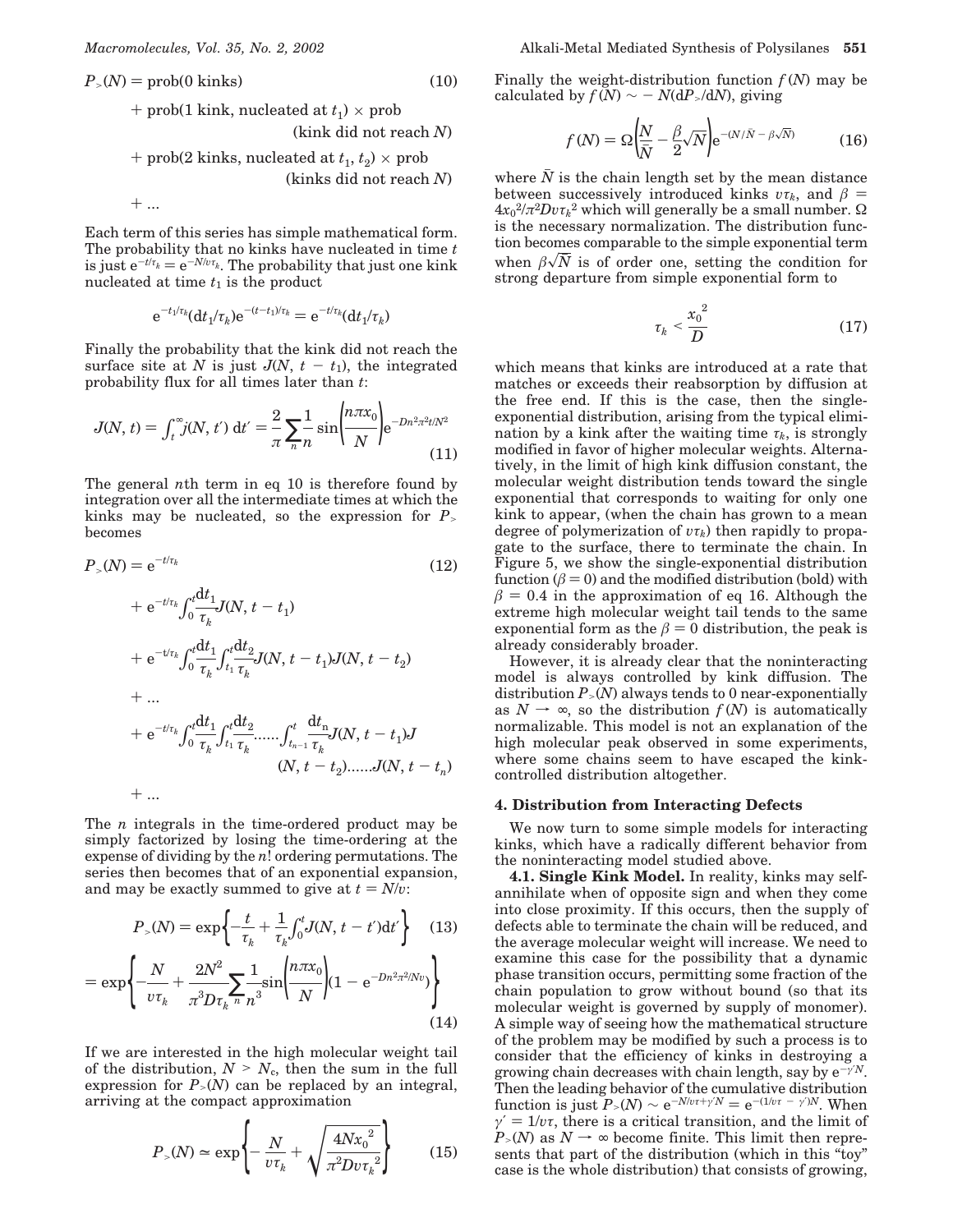living chains that have escaped from termination by kink diffusion.

First, we treat a very simple model of kink selfannihilation. We assume that only chains on which there is just one defect may be terminated by diffusion of the defect onto the surface. As soon as there are two or more defects, we assume that they self-annihilate and are no longer able to terminate the chain growth. Now our expression for  $P_>(N)$  becomes (thinking at first in terms of the polymerization time *t* as before)

$$
P_{>}(N) = e^{-t/\tau_k} + e^{-t/\tau_k} \int_0^t \frac{dt_1}{\tau_k} J(N, t - t_1)
$$
 (18)

$$
+ \int_0^t \frac{dt_1}{\tau_k} e^{-t_1/\tau_k} \int_{t_1}^t \frac{dt_2}{\tau_k} e^{-(t_2-t_1)/\tau_k} J(N, t_2 - t_1) \qquad (19)
$$

The first two terms represent the survival probability of the chain in the presence of no defects, and just one defect as before. The new second term now just requires the chain to survive diffusion of the kink in the interval between the first and second defects appearing. This term now terminates the series as all higher numbers of kinks are now counted implicitly in the second term. Evaluating the terms in the series as before now gives

$$
P_{>}(N) = e^{-N/v_k} + 2e^{-N/v_{\tau_k}} \sqrt{\frac{Nx_0}{\pi D v_{\tau_k}^2}}
$$
(20)  
+  $\frac{2}{\pi} \sum_{n} \frac{1}{n} \frac{N^2}{D n^2 \pi^2 \tau_k + N^2} \sin \left(\frac{n\pi x_0}{N}\right) e^{-N/v_{\tau_k}}$   
-  $\frac{2 N^2}{\pi D \tau_k} \sum_{n} \frac{1}{n} \frac{N^2}{D n^2 \pi^2 \tau_k + N^2} \sin \left(\frac{n\pi x_0}{N}\right) e^{-N/v_{\tau_k}}$   
+  $\frac{2 N^2}{\pi \tau_k^2 D \tau_k} \sum_{n} \frac{1}{n} \frac{N^2}{D n^2 \pi^2 \tau_k + N^2} \times \sin \left(\frac{n\pi x_0}{N}\right) e^{-N/v(1/\tau_k + D n^2 \pi^2/N^2)}$   
+  $\frac{2}{\pi} \sum_{n} \frac{1}{n} \frac{N^2}{D n^2 \pi^2 \tau_k + N^2} \sin \left(\frac{n\pi x_0}{N}\right)$  (20)

In this rather formidable expression (which notwithstanding has some more pleasant asymptotics), only the last term concerns the high molecular weight tail as the exponential term is missing. Expanding the sine as usual in the limit of small  $x_0$ , the sum then becomes a standard result expressible in terms of the derivative of the  $\gamma$ -function. The final asymptotic result for large *N* is

$$
\lim_{N \to \infty} P_{>}(N) = \frac{x_0}{\pi \sqrt{D \tau_k}}\tag{21}
$$

This number is just the finite fraction of chains that escapes the kink diffusion. In this exact, if simple model, the fraction is of course not unity: the rest is contained in a rather polydisperse peaked fraction described by all the other terms in eq 20.

**4.2. Multiple Kink Model.** A slightly more physical model of kink interaction takes an idea from our "toy"

model but calculates with it exactly. Each kink is endowed with a decay lifetime as well as its diffusional motion. The decay rate is taken to be proportional to the rate at which new kinks are introduced to the chain. In this case we replace  $J(N, t)$  with a new probability that no termination has occurred in time *t*:

$$
J(N, t) \rightarrow J_{\gamma}(N, t) = 1 - e^{-\gamma t/\tau_k} + e^{-\gamma t/\tau_k} J(N, t) \quad (22)
$$

The annihilation rate for kinks is taken to be  $\gamma/\tau_k$ , so the chain is only required to survive the diffusion of the kink if the kink survives in the first place. The dimensionless number  $\gamma$  describes the efficiency with which kinks mutually annihilate. In this case the evaluation of  $P_>(N)$  is straightforward and yields a similar (but exponentiated) behavior to the one-kink model above.

$$
P_{>}(N) = \exp\left\{\frac{1}{\gamma}(e^{-\gamma N/\nu\tau_k} - 1) + \frac{x_0}{\pi\sqrt{D\tau_k\gamma}}(1 - e^{-\gamma N/\nu\tau_k})\right\}
$$
(23)

The normalized derivative of this distribution gives the analogy of eq 16 for the weight distribution function in the multiple kink model. This distribution recovers the exponential in the case that the kink-annihilation rate  $\gamma \rightarrow 0$  but in other cases picks up a finite fraction of living chain material, whose fraction of all chains is

$$
P_1 = \exp\left\{-\frac{1}{\gamma} + \frac{\beta}{2\sqrt{N\gamma}}\right\} \tag{24}
$$

with  $\beta$  defined as before. We note that the limiting asymptotic form of the distribution function taken here is the appropriate one when  $P_1$  is finite, even though it does not recover (eq 15). For when this is so the physical limit *P*<sub>1</sub> < 1 sets  $\zeta = -1/\gamma + \beta/2\sqrt{\gamma N}$  < 0. This in turn sets an upper bound on  $\gamma$ , while strong departure from a simple exponential distribution sets a lower bound of order unity. For values of interaction parameter  $\gamma$ smaller than this, the noninteracting distribution of eq 15 becomes valid. The living fraction can be increased either by increasing the kink interaction  $\gamma$ , or by increasing  $\beta$  by reducing the kink diffusion rate *D* or birth rate  $\tau_k$ . Figure 6 shows the type of behavior predicted for one value of  $\gamma$  and three values of  $\beta$ . The molecular weight at which the "living" peak appears is entirely a matter of choice here—it depends on parameters not affecting the low molecular weight peak such as the ratio of surface sites to monomer in the reaction vessel. However, the decrease in the position of the high molecular weight peak will occur as the number of chains in the living part of the ensemble increases.

Of particular interest with regard to experimental comparison is the polydispersity of the middle mode of the distribution, as parametrized by the ratio of  $M_{\rm w}/M_{\rm n}$ calculated for this peak alone. The polydispersity ratio is plotted as a function of  $\zeta$  in Figure 7 in the approximation of eq 23. From a near-exponential distribution coming from very strong kink-annihilation at  $\zeta$  = 0, the ratio grows as the kink annihilation probability drops. In the approximation, we have used in this section, values of  $\gamma$  less than unity are not accurate (a full enumeration of the sums generated by the multiple kink theory is possible for a more accurate crossover to the noninteracting case). But significantly, within this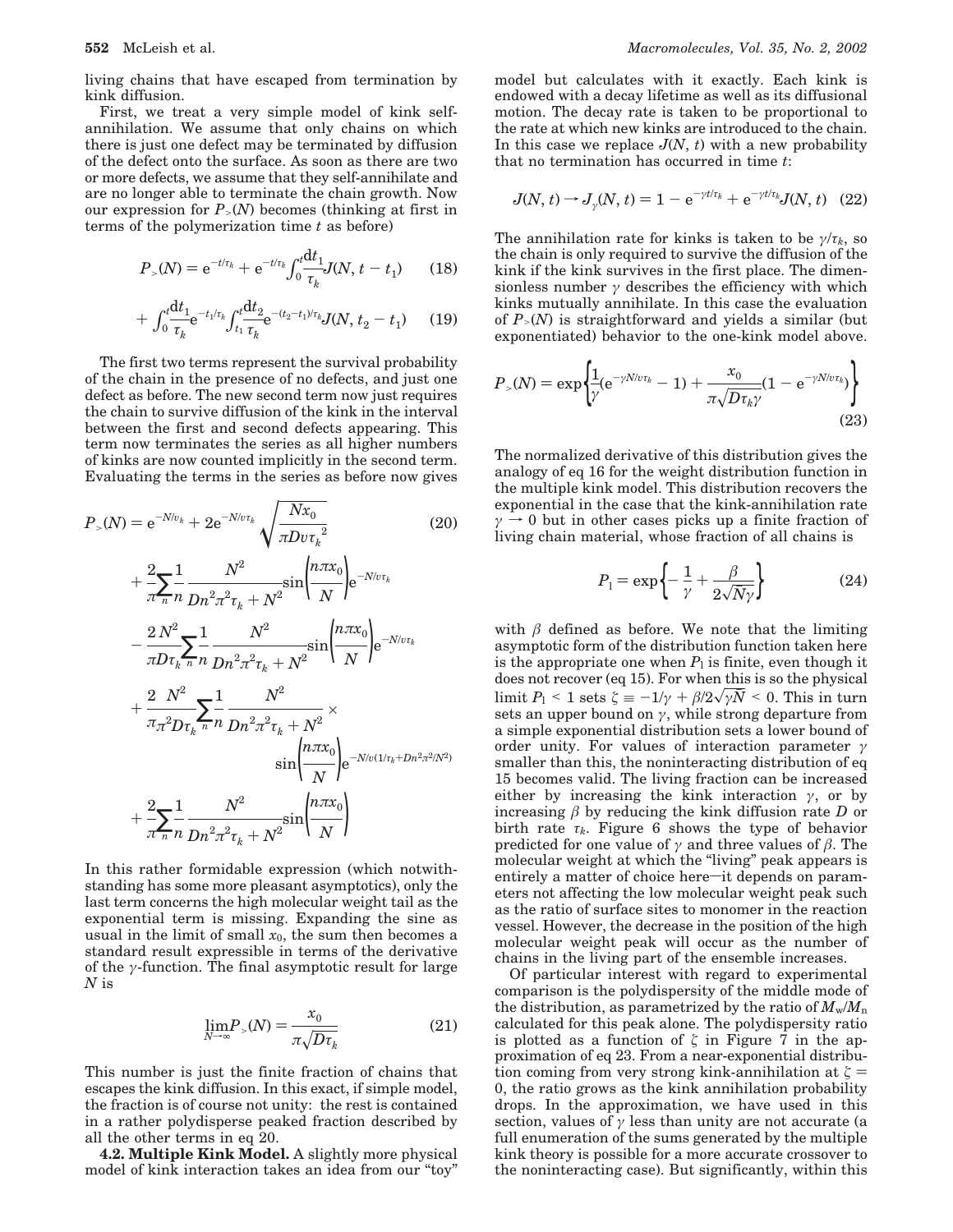

**Figure 5.** Predictions of the noninteracting kink model for the distribution function in the cases of fast (narrow) and slow (bold) kink diffusion (see text).



**Figure 6.** Predictions for the normalized molecular weight distribution of the interacting defect model for  $\gamma = 0.4$  and  $\beta$  $= 0.4, 0.5,$  and  $0.6$  (in decreasing order of high molecular weight peak). Values of the parameter  $\zeta$  are 2.2, 2.1, and 2.0.



**Figure 7.** Predicted form of the polydispersity of the middle peak in the MWD as a function of its reduced control parameter  $\zeta = (1/\gamma - \beta/2\sqrt{N\gamma}).$ 

physically reasonable range of values for  $\gamma$ , the values of the polydispersity are within the range found experimentally.<sup>8</sup>

One remarkable prediction of the model is that both the polydispersity of the middle mode and the amount of material in the high, living, mode are set by the one parameter  $\zeta$ . The most polydisperse middle fractions should occur in those reactions with the smallest amount of material in the high molecular weight living peak. This observation suggests a simple set of experiments that would provide an immediate qualitative test.

#### **5. Conclusions**

We have a simple model for the defect-diffusioncontrolled polymerization of single-site growing chains such as (SiMePh)*n*. The dominant molecular weight of the ensemble is set by the rate of polymerization and the waiting time for nucleation of the defect at the chain free end. The kink diffusion constant then affects the functional form of the distribution. Noninteracting defects, or kinks, may strongly perturb the ensemble from the Flory distribution but do not account for an observed high molecular weight "living" ensemble seen in some cases. However, two simple models of interacting defects do produce a fraction of the growing chains whose termination is not controlled by defects but by the eventual exhaustion of monomer. The model suggests quantitative and qualitative experiments.

#### **Appendix A. Details of Noninteracting Calculations**

From the expression

$$
P_>(N)=\exp\Biggl\{-\frac{N}{v\tau_{\rm k}}+\frac{2N^2}{\pi^3D\tau_{\rm k}}\sum_n\!\frac{1}{n}{{\rm sin}\Bigl(\!\frac{n\pi x_0}{N}\!\Bigr)}\!\!\bigl(1-\hspace{4mm}\frac{1}{e^{-Dn^2\pi^2\!/\!Nv}}\!\bigr)\!\Biggr\}
$$

we first take just the first term of the sin, since  $x_0$  is small  $(\ll N)$ , then write the second term of the sum as

$$
I(\alpha) = \int_1^{\infty} \frac{1}{n^2} e^{-\alpha n^2} dn
$$

where  $I(0) = 6/\pi^2$ . The parametrized integral  $I(\alpha)$ satisfies

$$
\frac{\mathrm{d} I}{\mathrm{d} \alpha} \sim -\frac{1}{2}\,\sqrt{\frac{\pi}{\alpha}}, \, \alpha \leqslant 1
$$

so an approximation for the sum when  $\alpha = D\pi^2 / Nv$  is small is

$$
I(\alpha) = \frac{6}{\pi^2} - \sqrt{\pi \alpha}
$$

from which the result of eq 15 follows.

#### **Appendix B. Details of Interacting Calculations**

The full expression for  $P_>(N)$  in this case, using  $J_{\gamma}(N, t)$  for *J* in eq 13 reads:

*P*>(*N*) ) exp{ 1 γ (e-*Nv*/τ*<sup>k</sup>* - 1) + 2*N* 2 πτ*<sup>k</sup>* ∑*n* 1 *n* × sin( *n*π*x*<sup>0</sup> *N* ) 1 *D*π 2 *n* <sup>2</sup> + γ *N* 2 τ*k* (1 - e -(*Dn*2π 2 /*Nv*+γ*N*/*v*τ*<sup>k</sup>* ) }

We use the approximation for the sum

$$
\sum_{n} \frac{1}{n^2 + a^2} \simeq \frac{\pi}{2a}
$$